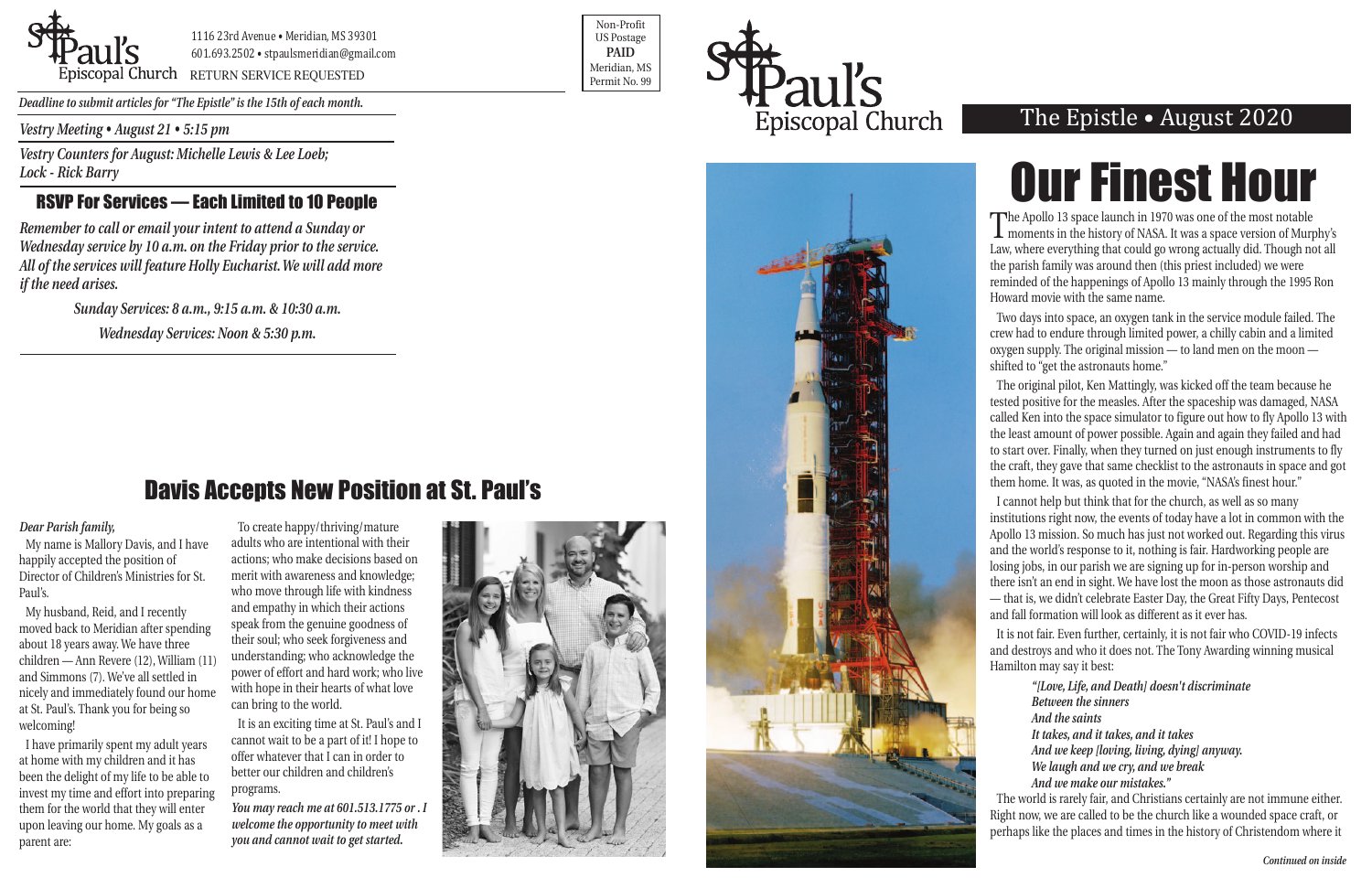*Our Parish family:* Our Parish family: DJ Wells, Edgar Morrison, Holly Morgan, Jerry Greene, Jo Van Devender, Ivy Jane Sutton, Milo Joseph Sutton, Joe White, Margaret Van Dyke, Mike Reich, Norma Veach, Patty Vinson, Peggy Carrico, Robin Hall, Scott Carmichael, Terry Rush and William Godwin.

*Our senior living Communities*: Dixie Pigford, Elise Leach, Joyce Welsh, Linda James, Lora Jones, Mary Scott and Nita Neville. *Extended family and friends:* Alice Miller, Ally Gressett, Amanda Lockey, Amanda Rainey, Anita Sumrall, Anna Meyers, Barbara Hopper, Barbara Robinson, Baston Geiger, Beverly Bryson, Bill Selman, Bob Hill, Brian Keating, Brooke, Brooks Moore, Charlie Smith, Charmin Edwards, Chelsie Abston, Christina Harris, Cory Gaylord, Delroy Ming, Edesser "Dess" Reid Ward, Rob & Aislinn Ward, Doris Lewis, Donald Lewis, Elise Higbe, Frank Baker, Frank Barrett, Freddie, Bea Watson, Gary Dawkins, George Farr, George Ferguson, Helen Valentine, J.T. Lee, Jada Dooley, James, Jane Wacaster, Jim Bateman, John, Ken Fisher, Kim Lovette, Kylie Temple, Lee Davis Thames, Leigh AnnKey, Lillie Alford, Lou Dubose, Marilyn Mohr, Martha Mazingo, Mary Hallwell, Mary Ann Howell, Michelle Nelson, Mike Covert, Mike Lundy, Mike Stanton, Nancy Ray, Noah White, Norman, Patty Fishburn, Rick, Sandra Nicholas, Sandy Carrier, Sallie Gercens, Hannah Thompson, Seth Thompson, Shirley Cameron, Theodore, Tom Schram, Tony Sansone, Wanda Farr, Wanda Scott, Wilfe Manning, Zack Martin and Diane Dunn.

*We pray for those who have died especially:* Clay Hamilton, son of Mary Scott; Mamie Johnson, mother of Fannie Johnson; and Dr. William "Bill" Scaggs.

*We pray for those serving in the Armed Force*s, for all who serve overseas and their families, especially Andrew Behm, Shum Benson, Connor Covert, Graham Ford, T. J. Melton, Nick

Mullen and Zack Thomas.

### **Birthdays & Anniversaries**

*We pray for our Bishop Brian,* our Rector Austin and his family and our Deacon Betty.

Aug. 1........Eve Morrison, Sarah Katherine Aug. 2........William Godwin Aug. 3........Terry Rush Aug. 4........Bob & Kathy Pigf Chad Tibbetts Aug. 6........Rick & Cheri Barr Aug. 7........ Adrian & Mardi Addyson Sims Aug. 8........David & Lauretta Aug. 9........ Virginia Brimble, Gary & Carolyn J Aug. 10......Lauren Graham,

|                 | Aug. 10Gordon & Sara Mason,              |
|-----------------|------------------------------------------|
| Simmons         | Rose Mary Stump                          |
|                 | Aug. 11A.J. Page                         |
|                 | Aug. 13Susan Coffin, Julie Stump         |
| ord,            | Aug. 17Bev Pringle, Sarah Woods          |
|                 | Aug. 18Jim & Amy Cady, Rick & Sue Farr   |
| ry              | Kathy Pigford                            |
| Page,           | Aug. 19Austin & Tiffany McGehee          |
|                 | Aug. 20Billie Jean Drennan, Merry Jo Rea |
| <b>Hamilton</b> | Aug. 22Harold Noe                        |
|                 | Aug. 23Addie Florey                      |
| ones            | Aug. 24Monica Graham, Mike & Kay Reich   |
|                 | Aug. 25Joan Moore                        |

Anne Harris Crowe will be baptized Sunday, August 2, in a private family ceremony. Anne Harris was born Tuesday, March 10, at 6:46 p.m. to proud parents Mary Lawrence and Michael Crowe. She is the granddaughter of Lisa and Larry Love (Lovey and Candy) and Tammy and Jimmy Matthews (T and Doc). Anne Harris entered this world exactly one week before the new normal of pandemic craziness began.

Right now, Anne Harris spends her days swinging on the porch, rolling over, laughing and smiling, and playing with her puppy sister, Penny. She recently tried solid foods and is a big fan of black beans. Anne Harris is looking forward to going to church and meeting her St. Paul's family soon!



## St. Paul's Steps Up Video Presence

St. Paul's Vestry met via Zoom in July. Jerome Trahan was introduced to the vestry and gave a status report of our live streaming Sunday services and the journey to improving the audio each Sunday. We are so grateful that Jerome, using the equipment from the MAX, has given so much of his time and talent to support St. Paul's to bring worship to those who continue to worship from home. What a gift! Since Covid-19 shows no signs of abating at present, Jerome has offered to provide his expertise to help us develop a plan for continuing digital offerings. Tim Hanschke, chairperson of Administration and Communications, has agreed to assemble a team to develop a plan and a budget that will serve us now and in the long term. This is an important project to provide meaningful worship and connections to each other.

Financial statements were received. It was noted that a line item for Covid-19 Expense has been added. Our revenue, as a percentage of the annual budget used this year, is 41.62%.

Rob Calcote, Jr. Warden reported that the work on the new front doors is progressing; however, it is about a week behind schedule due to the illness of the contractor. Rob has also been attending to some necessary work at the rectory regarding plumbing and appliances.

The vestry approved "The Process for Vestry Administration and Communication," an agreement on the practices the Vestry will employ to accomplish the work of the parish and to give a guide to the rector for transacting day-to-day business concerns.

Each parish committed to support the Diocesan "Seeds You Sow" campaign for improvements to the Gray Center and Camp Bratton-Green. Since the Gray Center is closed, the moneys will be diverted to Camp Bratton-Green, so our pledge will continue. It was an excruciating decision for the Board and the Bishop to make, but necessary to save Camp Bratton-Green.

Wayne Wuestefeld introduced a plan he and his committee have been working on for placing teak furniture in the Memorial Garden. The Vestry approved the plan, which will lead to the purchase the furniture. Funding will come from the Holladay Family Fund, which is earmarked for the Memorial Garden.

A "Resolution of Appreciation" for Jerome Kittrell for his work on our audits was approved. Also, payment for our Sunday Cleaner was approved.



*During the July meeting, the Vestry passed a "Resolution of Grateful Appreciation" for Jerome Kittrell's work in bringing the church audits up to date. Jerome will be recorded in our archives as St. Jerome, the patron saint of libraries, archivists, translators, encyclopedists and auditors." Many thanks, Jerome.*

was unsafe or unhealthy to gather as the body of the faithful. We are running with just enough power… juice… just enough of the Spirit to get us through.

Remember our mission statement has not changed. "We support and encourage one another in living out our baptismal vows." Respecting the dignity of every human being in action right now means we gather and break bread in small groups until the curve is leveled.

And our technology is improving all the time. We have had some setbacks along the way and at times I have felt as though I have been learning a new language, but we are doing it. We have found good people to help and good things are happening. If it has been awhile, allow the initial shock to wear off and give it another look. The spirit is alive and well in the church and at St. Paul's.

Paul wrote to the Corinthians in a time where they were uncertain. They were weary of the times and worried about being arrested and persecuted at any moment.

"To the present hour we are hungry and thirsty, we are poorly clothed and beaten and homeless, and we grow weary from the work of our own hands. When reviled, we bless; when persecuted, we endure; when slandered, we speak kindly. We have become like the rubbish of the world, the dregs of all things, to this very day."

We are continuing to try new things. The vestry is making plans and strategies to feed and form the flock with whatever is ahead. We do have enough to get through this. We can get the lost and the broken home. And we may find, on the other side of the moon, after the darkness, it just might be St. Paul's finest hour.

tu<del>st</del>in+

### We Remember in our Prayers

### Our Finest Hour

### *Continued from front page*

## Baptized in Christ